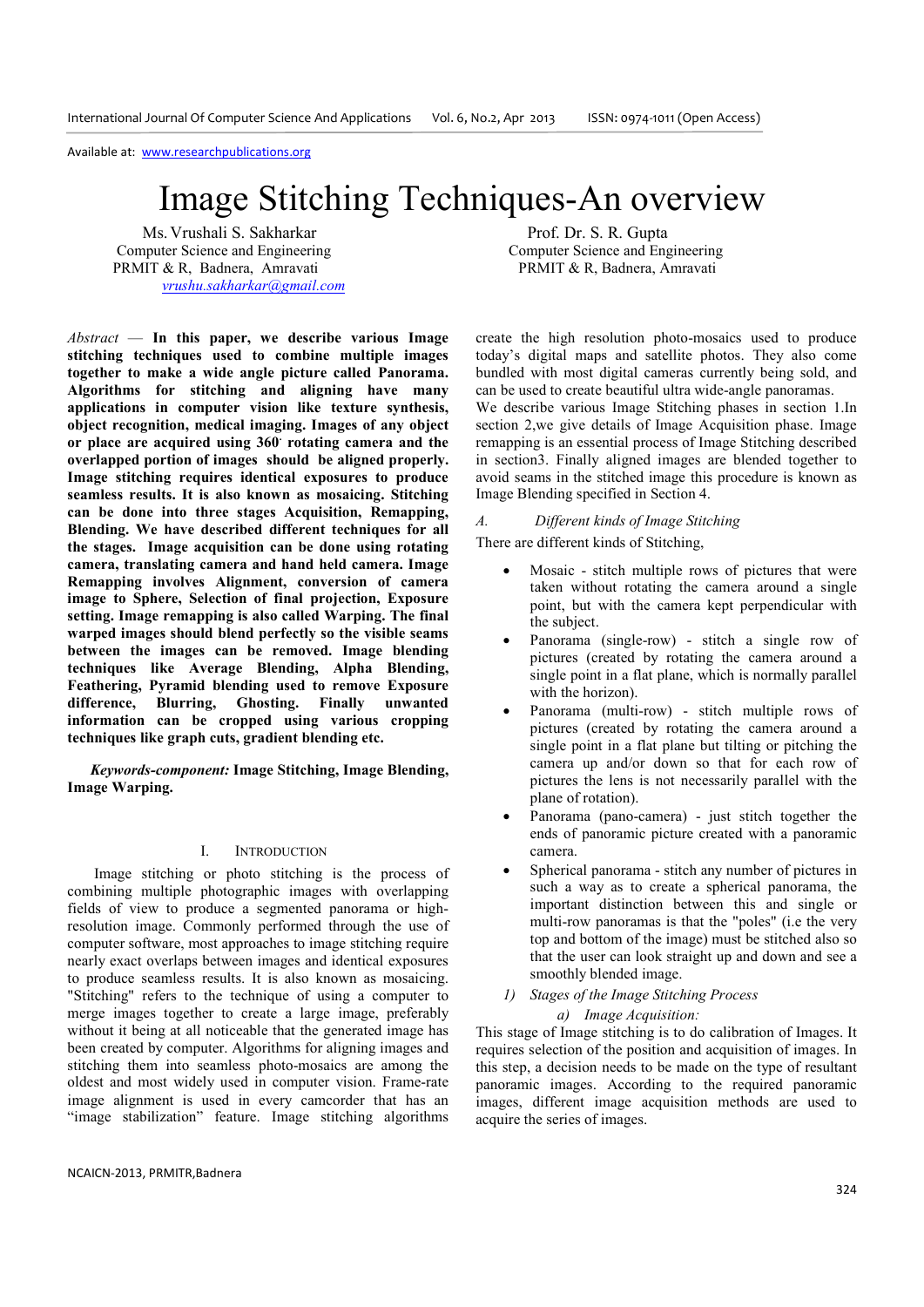#### *b) Image Remapping (Image Warping):*

 Remapping is the process of changing the image geometry in order to fit to the adjacent images that should contribute to a panorama. This remapping process "warps" the images in such a way so that they can be aligned perfectly. Without this remapping process, the images will not join together correctly. It includes conversion of camera image to sphere, Image alignment, setting screen projection.

## *c) Image Blending:*

 Once the source pixels have been remapped onto the final composite surface, we must still decide how to blend them in order to create an attractive looking panorama. Blending is used to remove visible seams (due to exposure differences), blurring (due to miss-registration), or ghosting (due to moving objects).

# *d) Cropping:*

 Image cropping refers to removing unwanted areas from a photographic or illustrated image. One of the most basic Image manipulation processes, it is performed in order to remove an unwanted subject or change its aspect ratio, or to improve the overall composition.



Fig.1 Flowchart of Producing Panoramic Image

## II. **IMAGE ACOUISITION**

 Different image acquisition methods can be used to acquire input images that produce different types of panoramic images, depending on the type of panoramic images required and the availability of equipment. Three set-up's to acquire images for panoramic image generation are described and discussed in this section. In the first set-up, the camera is set upon a tripod and the images are obtained by rotating the camera. The second set-up places the camera on a sliding plate and the images are obtained by shifting the camera on the

sliding plate. The third set-up is where the camera is held in a person's hands and the person takes the images by turning around on the same spot, or walking in a direction perpendicular to the camera's view direction. In all three setup's, a still image camera has been used to take the images. The camera co-ordinate system is shown in Fig,2 where the Z-axis points towards the object of interest and the Y-axis passes through the optical axis of the camera.



#### Fig. 2 Camera co-ordinate system

 The camera's angles of view in the horizontal and vertical directions decide each image's coverage in the horizontal and vertical directions. The angles of view are defined in Fig.3, where the angles and respectively represent the camera's angles of view in the horizontal and the vertical directions.



Fig. 3 The horizontal and vertical angles of view.

The template is used to format your paper and style the text. All margins, column widths, line spaces, and text fonts are prescribed; please do not alter them. You may note peculiarities. For example, the head margin in this template measures proportionately more than is customary. This measurement and others are deliberate, using specifications that anticipate your paper as one part of the entire proceedings, and not as an independent document. Please do not revise any of the current designations.

### *A. Acquisition by Camera Translations:*

 In this acquisition method, the camera is shifted in a direction parallel to the imaging plane. On a smaller scale, the camera can be mounted onto a sliding plate to achieve the translations. The camera and the sliding plate are placed directly in front of the objects of interest and an image is taken with each translation of the camera until the series of images cover the desired range. Fig 4. Shows the setup of this method, where the camera is aligned with the sliding plate so that the imaging plane parallel to the orientation of the sliding plate is.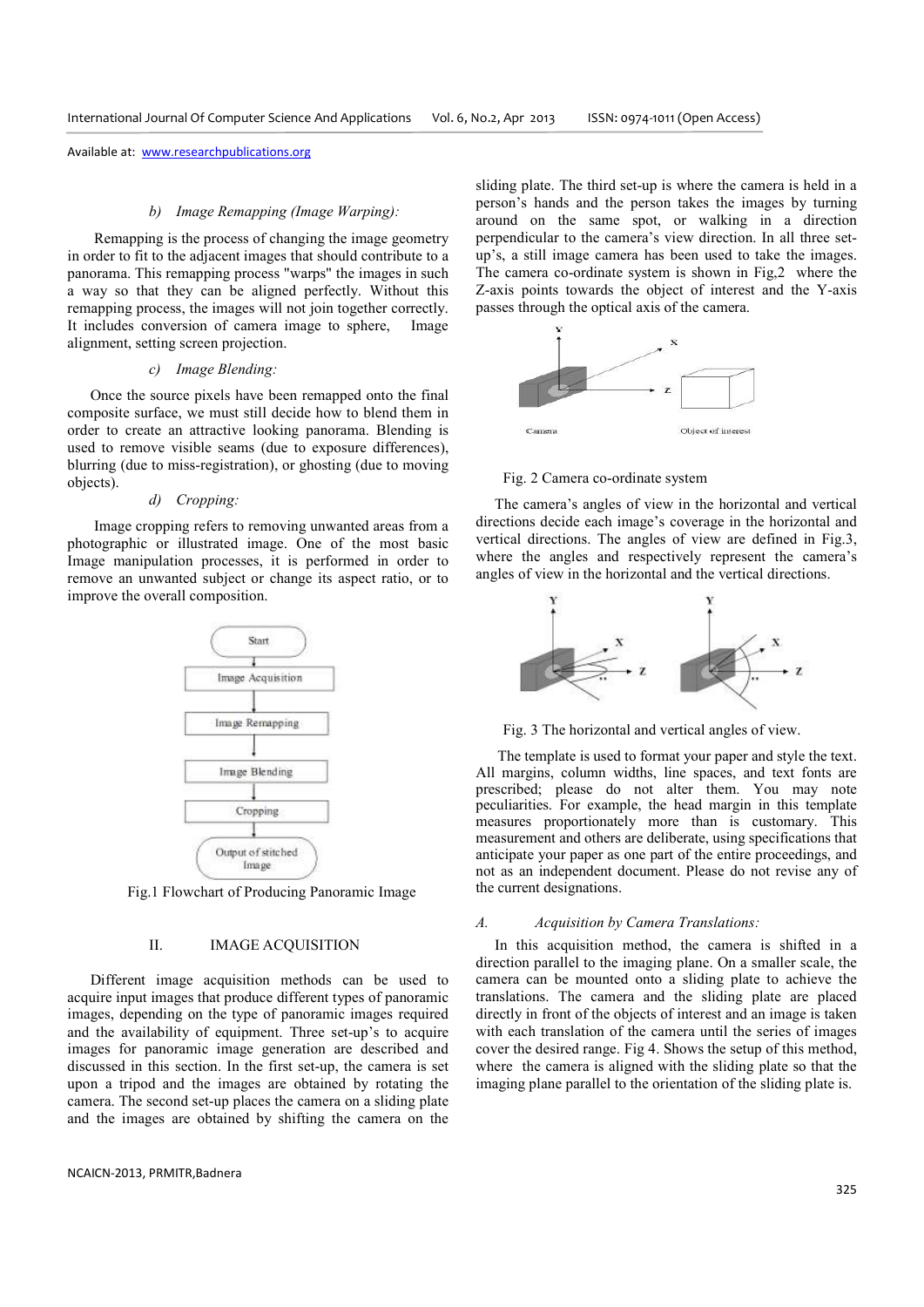

Fig.4 Geometry for image acquisition by camera translations.

Given the camera translation,  $t$ , the distance between camera and object of interest, *d*, and the camera's horizontal angle of view, the ratio of the overlapping region to the whole image can be estimated by Eqn. 2,

$$
1 / L = 1 - t / 2 d \tan(1/2) \cdots (2)
$$

 Nevertheless, the actual size of the overlapping region between successive images is determined by the accuracy in setting up the camera. In acquiring images by translation, it is important to ensure that the image planes are parallel to the direction of camera translations. Otherwise, the size of the objects in the images varies as the camera is shifted, causing problems in image stitching. One disadvantage of this method is that the required translation, t, increases as the distance between the camera and the object of interest, d, increases, if the acquired images are to have the same sized overlapping region. Therefore, acquiring images when the object of interest is far away from the camera is more difficult due to the magnitude of required translations. Furthermore, since the acquired images are all on the same plane, the panoramic images obtained from images acquired by translation does not provide the feeling of looking into a 3D environment as in the case for the panoramic images obtained from images acquired by rotation.

#### *B. Acquisition by a Hand held Camera:*

 This acquisition method is comparatively easy to perform; the user simply holds the camera and takes images of his/her surroundings by either rotating on the same spot or moving in a predefined direction roughly parallel to the image plane. However, images acquired by this method can be difficult to stitch, due to the amount of unwanted camera rotation or translation during the acquisition of images.

 In the case of the user turning with the camera to obtain the images, the user acts as the tripod of the camera in Section 2.3.1. However, rather than rotating about, or approximately about the vertical axis of the camera, there are inaccuracies in the alignment of the rotating axis with the vertical axis. It is also difficult to control the angles rotated between successive images. Therefore, the sizes of the overlapping regions between adjacent images have a greater variation than for images acquired by a camera mounted on a tripod.

 When the user holds up the camera and moves in one direction to acquire the images, the user acts as the sliding plate in acquisition by translation in Section 2.3.2. However,

in this situation, it is even more difficult to control the distance shifted between each image and keep each image on the same imaging plane. Therefore, apart from the difference in the size of the overlapping regions, the image planes of the acquired images have different orientations and cause problems in image stitching. It is often desirable to have larger overlapping regions between adjacent images to reduce the effects of the above mentioned problems in acquiring images free-handed. Larger overlapping regions implies that the camera rotations, or translations between successive images are smaller, thus reducing the amount of inconsistencies between images. Nevertheless, acquiring images by a hand held camera is very easy to manage and can be performed in many locations where it might be difficult to set up equipment such as the tripod or the sliding plate. If care is taken during the acquisition of the images, it is possible to produce panoramic images of similar quality to those generated with images acquired by mounted cameras.

# III. IMAGE REMAPPING (IMAGE WARPING)

Remapping is the process of changing the image geometry in order to fit to the adjacent images that should contribute to a panorama. This remapping process "warps" the images in such a way so that they can be aligned perfectly. Without this remapping process, the images will not join together correctly. It highly depends on aligning, since any alignment change of an image requires a different remapping. Remapping is an inherent part of the stitching process. Remapping includes the following steps

## *A. Conversion of camera image to sphere:*

 The camera image has to be transformed into angle space, which here is visualized as projecting the image from a virtual camera, reversing the light path, onto a sphere



Fig. 5Conversion of camera image to sphere

#### *B. Image Alignment (Image Registration):*

 Generally, one is free to choose any orientation of the virtual camera/projector. But for panoramic images, one wants to align these images. The usual software approach is to mark a set of same features in image pairs, and have the distance between such markers pairs minimized in an overall optimization process. In this section we describe different image alignment techniques.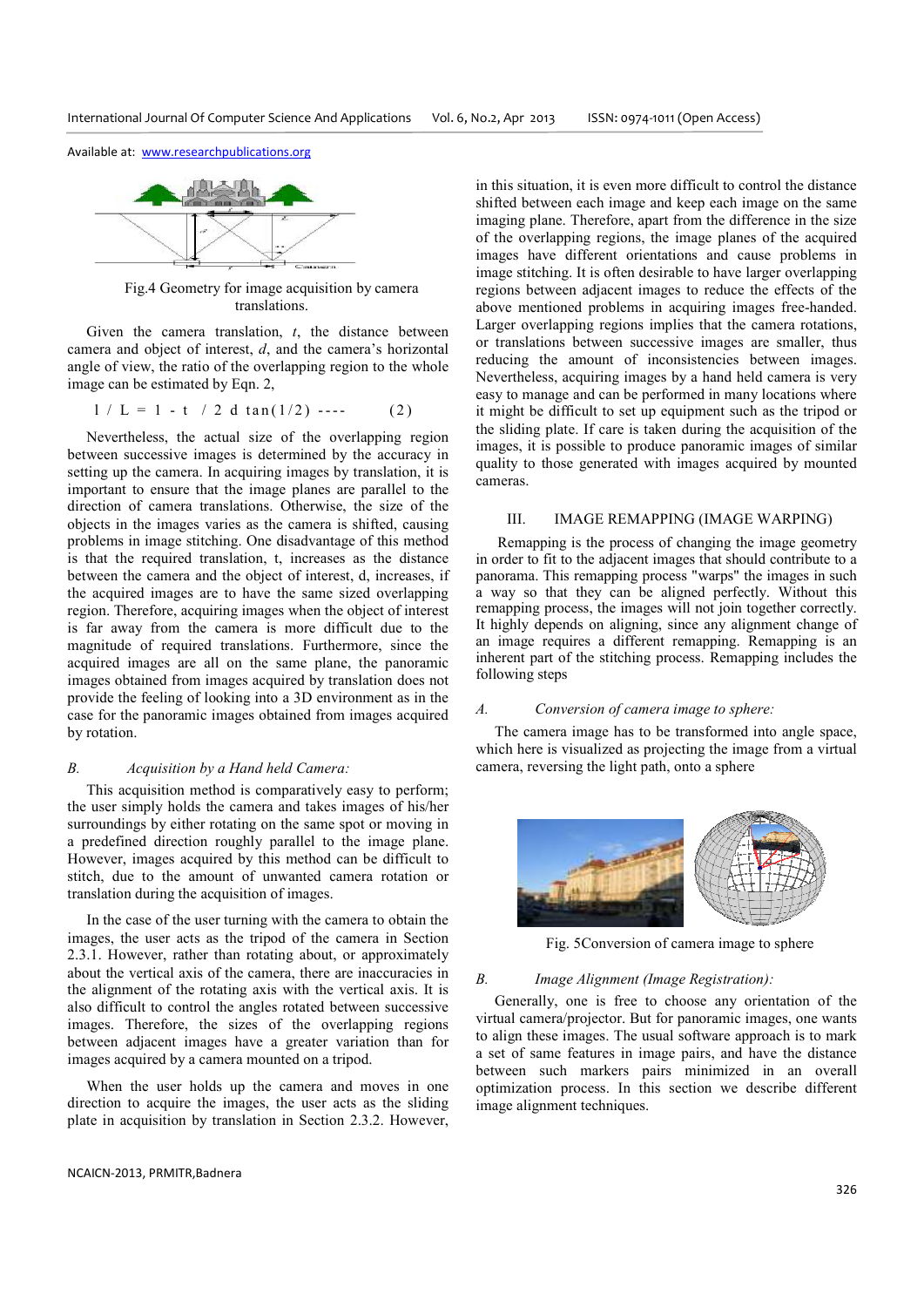

Fig. 6 Image Alignment by matching features

### *1) Feature based registration:*

 A feature (key point) is a significant piece of information extracted from an image which provides more detailed understanding of the image. In other words, features are objects, which should be distinct, salient and preferable frequently spread over the image and easy to detect. The objects can be for example landmarks or segmented areas and even intensity can be seen as a feature. The number of common detected objects (seen in both images) must be sufficiently high to be able to perform a good estimation of the transformation model. The features can then be seen as points, lines, and regions. The first task of the registration is to decide what kind of feature we search for, and how to represent them. Most of the feature based registrations techniques can be divided into four steps.

## *a) Feature detection:*

 The salient and distinctive features are detected. After deciding what kind of features we are looking after we apply suitable detector method on the images. The method could be either worked interactively with an expert or automatically. The choice is depending on the situation. Automatically methods usually applied when extrinsic methods are used, or when geometrically landmarks are used. For region features we can use segmentation methods. Line features are usually detected by means of a edge detector like the Canny detector. When we are looking for point features corner detectors e.g. the Harris corner detector is suitable.

#### *b) Scale-invariant feature transform (SIFT):*

 It is an algorithm to detect and describe local features in images The SIFT features are local and based on the appearance of the object at particular interest points, and are invariant to image scale and rotation. They are also robust to changes in illumination, noise, and minor changes in viewpoint. In addition to these properties, they are highly distinctive, relatively easy to extract, allow for correct object identification with low probability of mismatch and are easy to match against a (large) database of local features. Object description by set of SIFT features is also robust to partial occlusion; as few as 3 SIFT features from an object are enough to compute its location and pose.

#### c) *Holography*:

Holography between pairs of images is then computed using RANSAC and a probabilistic model is used for verification.

NCAICN-2013, PRMITR,Badnera

Because there is no restriction on the input images, graph search is applied to find connected components of image matches such that each connected component will correspond to a panorama. Finally for each connected component Bundle adjustment is performed to solve for joint camera parameters, and the panorama is rendered using multi-band blending.

## *2) Recognizing panorama:*

 To perform fully automated image stitching is a technique to recognize which images actually go together, which Brown and Lowe (2003) call *recognizing panoramas*. If the user takes images in sequence so that each image overlaps its predecessor and also specifies the first and last images to be stitched, bundle adjustment combined with the process of *topology inference* can be used to automatically assemble a panorama (Sawhney and Kumar 1999). However, users often jump around when taking panoramas, e.g., they may start a new row on top of a previous one, or jump back to take a repeated shot, or create 360 panoramas where end-to-end overlaps need to be discovered. Furthermore, the ability to discover multiple panoramas taken by a user over an extended period of time can be a big convenience.



Fig. 7 Recognizing panoramas (Brown et al. 2004): (a) input images with pair wise matches; (b) images grouped into connected components (panoramas); (c) individual panoramas registered and blended into stitched composites.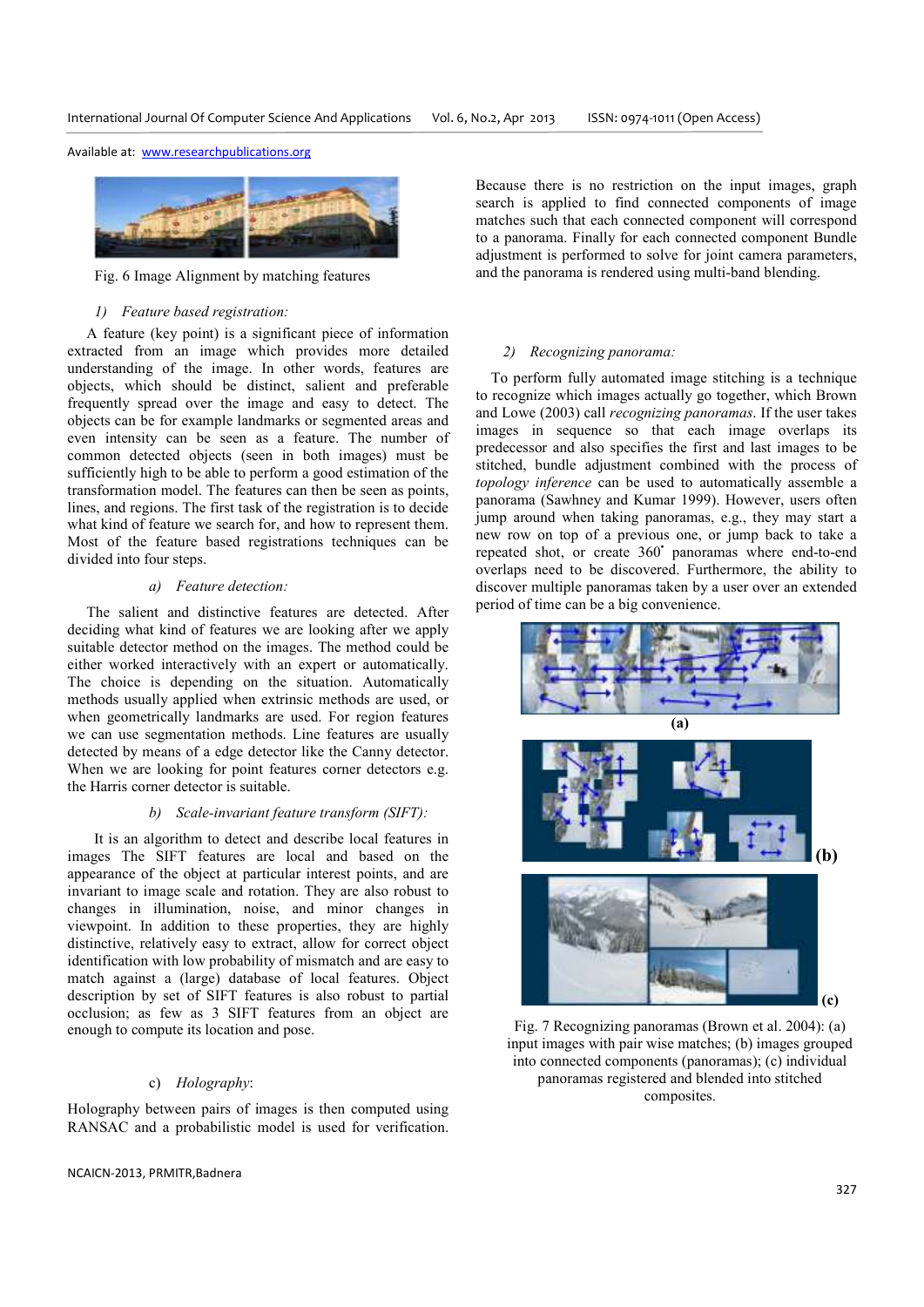To recognize panoramas, Brown and Lowe (2003) first find all pair wise image overlaps using a feature-based method and then find connected components in the overlap graph to "recognize" individual panoramas (Figure 8). The featurebased matching stage first extracts SIFT feature locations and feature descriptors (Lowe 2004) from all the input images and then places these in an indexing structure, as described in §4.2. For each image pair under consideration, the nearest matching

## *C.Selection of Projection:*

 The first choice to be made is how to represent the final image. If only a few images are stitched together, a natural approach is to select one of the images as the *reference* and to then warp all of the other images into the reference coordinate system. The resulting composite is sometimes called a *flat* panorama, since the projection onto the final surface is still a perspective projection. For larger fields of view, however, we cannot maintain a flat representation without excessively stretching pixels near the border of the image. (In practice, flat panoramas start to look severely distorted once the field of view exceeds 90• or so.) The usual choice for compositing larger panoramas is to use a cylindrical (Szeliski 1994, Chen 1995) or spherical (Szeliski and Shum 1997) projection. In fact, any surface used for *environment mapping* in computer graphics can be used, including a *cube map* that represents the full viewing sphere.



Fig. 8 Projection of sphere image to screen

#### *D.Selection of View*

 Once we have chosen the output parameterization, we still need to determine which part of the scene will be *centered* in the final view. As mentioned above, for a flat composite, we can choose one of the images as a reference. Often, a reasonable choice is the one that is geometrically most central. For example, for rotational panoramas represented as a collection of 3D rotation matrices, we can choose the image whose z-axis is closest to the average zaxis (assuming a reasonable field of view). Alternatively, we can use the average z-axis (or quaternion, but this is trickier) to define the reference rotation matrix.

 For larger (e.g., cylindrical or spherical) panoramas, we can still use the same heuristic if a subset of the viewing neighbor is found for each feature in the first image, using the indexing structure to rapidly find candidates, and then comparing feature descriptors to find the best match. RANSAC is then used to find a set of *inlier* matches, using a pairs of matches to hypothesize a similarity motion model that is then used to count the number of inliers.

sphere has been imaged. If the case of full 360◦ panoramas, a better choice might be to choose the middle image from the sequence of inputs, or sometimes the first image, assuming this contains the object of greatest interest. In all of these cases, having the user control the final view is often highly desirable.

## *E.Exposure Setting:*

 Input images need not have the same exposure, or white balance. Together with vignetting (images are darker in the corners than in the middle) the required corrections can be derived from images with a suitably large overlap area.

# IV. IMAGE BLENDING

 Once we have registered all of the input images with respect to each other, we need to decide how to produce the final stitched (mosaic) image. This involves selecting a final compositing surface (flat, cylindrical, spherical, etc.) and view (reference image). It also involves selecting which pixels contribute to the final composite and how to optimally blend these pixels to minimize visible seams,<br>blur. and ghosting. Once the source pixels have been Once the source pixels have been mapped onto the final composite surface, we must still decide how to blend them in order to create an attractive looking panorama. If all of the images are in perfect registration and identically exposed, this is an easy problem (any pixel or combination will do). However, for real images, visible seams (due to exposure differences), blurring (due to mis-registration), or ghosting (due to moving objects) can occur. Creating clean, pleasing looking panoramas involves both deciding which pixels to use and how to weight or blend them. In this section we describe different image blending techniques.

## *A. Alpha blending:*

### *1) Alpha Channel:*

 The alpha channel is normally used as an opacity channel. If a pixel has a value of 0% in its alpha channel, it is fully transparent (and, thus, invisible), whereas a value of 100% in the alpha channel gives a fully opaque pixel (traditional digital images). Values between 0% and 100% make it possible for pixels to show through a background like a glass, an effect not possible with simple binary (transparent or opaque) transparency. It allows easy image compositing. Alpha channel values can be expressed as a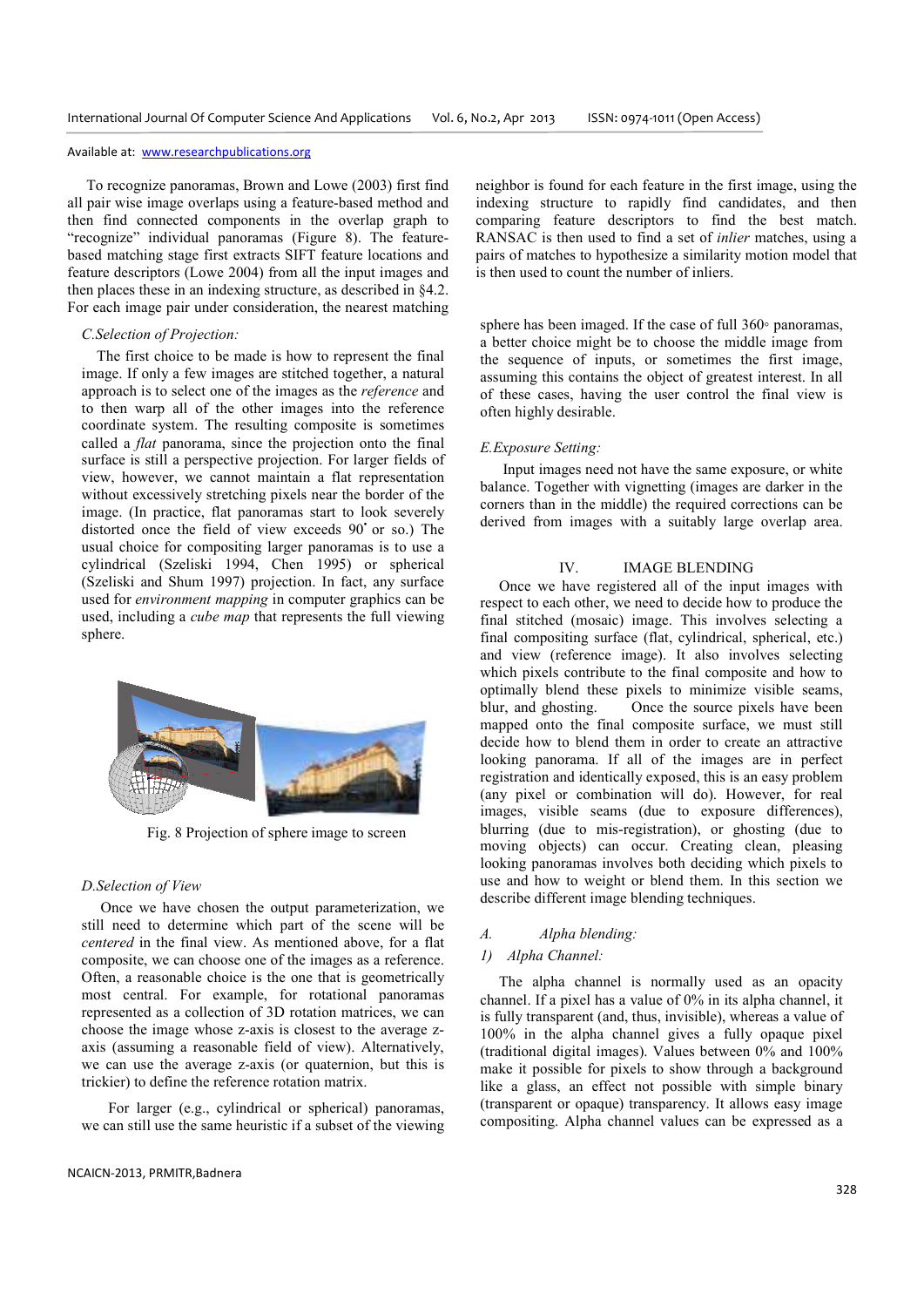percentage, integer, or real number between 0 and 1 like RGB parameters. In graphics, a portion of each pixel's data that is reserved for transparency information. 32-bit graphics systems contain four channels -- three 8-bit channels for red, green, and blue RGB and one 8-bit alpha channel. The alpha channel is really a *mask* -- it specifies how the pixel's colors should be merged with another pixel when the two are overlaid, one on top of the other.

#### *B. Feathering:*

 A better approach to averaging is to weight pixels near the center of the image more heavily and to down-weight pixels near the edges. When an image has some cutout regions, down-weighting pixels near the edges of both cutouts and edges is preferable. This can be done by computing a *distance map* or *grassfire transform.* Weighted averaging with a distance map is often called *feathering*  and does a reasonable job of blending over exposure differences however, blurring and ghosting can still be problems.

#### *C. Pyramidal blending:*

 Once the seams have been placed and unwanted objects removed, we still need to blend the images to compensate for exposure differences and other mis-alignments. An attractive solution to this problem was developed by Burt and Adelson Instead of using a single transition width, a frequency adaptive width is used by creating a band-pass (Laplacian) pyramid and making the transition widths a function of the pyramid level. First, each warped image is converted into a band-pass (Laplacian) pyramid. Next, the masks associated with each source image are converted into a lowpass (Gaussian) pyramid and used to perform a perlevel feathered blend of the band-pass images. Finally, the composite image is reconstructed by interpolating and summing all of the pyramid levels (band-pass images).

## *1) The Laplacian Pyramid:*

 The Gaussian pyramid is a set of low-pass filtered images. in order to obtain the band-pass images required for the multiresolution spline we subtract each level of the pyramid from the next lowest level. Because these arrays differ in sample density, it is necessary to interpolate new samples between those of a given array before it is subtracted from the next lowest array. Interpolation can be achieved by reversing the REDUCE process. We shall call this an E XPAND operation. Let  $G_{lk}$  be the image obtained by expanding *Gl, k* times. Then,

 $G_{10} = G_{1}$ 

An example shows the result of splining two quite different images, an apple and an orange (Figures 9a and 9b). The mosaic obtained without a spline is given in





#### V. Image Stiching Application:

Image Stiching has been proposed in the literature as a means for different applications. The main applications ce

- 1. texture synthesis,
- 2. object recognition
- 3. medical imaging.
- 4. To produce digital maps
- 5. To produce satellite photos

## VI Conclusion**:**

Image stiching plays a vital role in 21st century which is emerging with various research programs & advances for more sophisticated & enjoyable life. Image enhancement has importance in entertainment. It evolves the enhancement of photographs, in medical field. image processing is used to produce digital maps & satellite photos , which yields more accurate results. This is a rapidly growing field & has a very wide scope.

#### **REFERENCES**

- [1] P.J.Burt, E.H. Andelson, "A multiresolution spline with application to image mosaics", ACM transactions on Graphics 2 (4) (1983).
- [2] M. Brown and D. G. Lowe, "Recognizing Panorama",-2003
- [3] 3. Richard Szeliski, "Image Alignment and Stitching"-Microsoft Reasearch lab 2005.
- [4] Jiaya jia, Chi-keung Tang, "Image Stitching using Structure Deformation"-IEEE transaction on pattern analysis and machine intelligence, vol 30-2008
- [ 5 ] E. H. Adelson, C. H. Anderson, J. R. Bergen "Pyramid methods in image processing"-1984
- [6] J.-Y. Guillemaut, J. Kilner, J. Starck, A. Hilton, "Dynamic Feathering: Minimising Blending Artefacts i
- [7] n View-Dependent Rendering" IEEE transaction on Image processing 2008..
- [8] Jiaya Jia, Chi-Keung Tang, "Eliminating Structure and Intensity Misalignment in Image Stitching" Research Grant Council of Hong Kong Special Administration Region, China (AOE/E-1999).